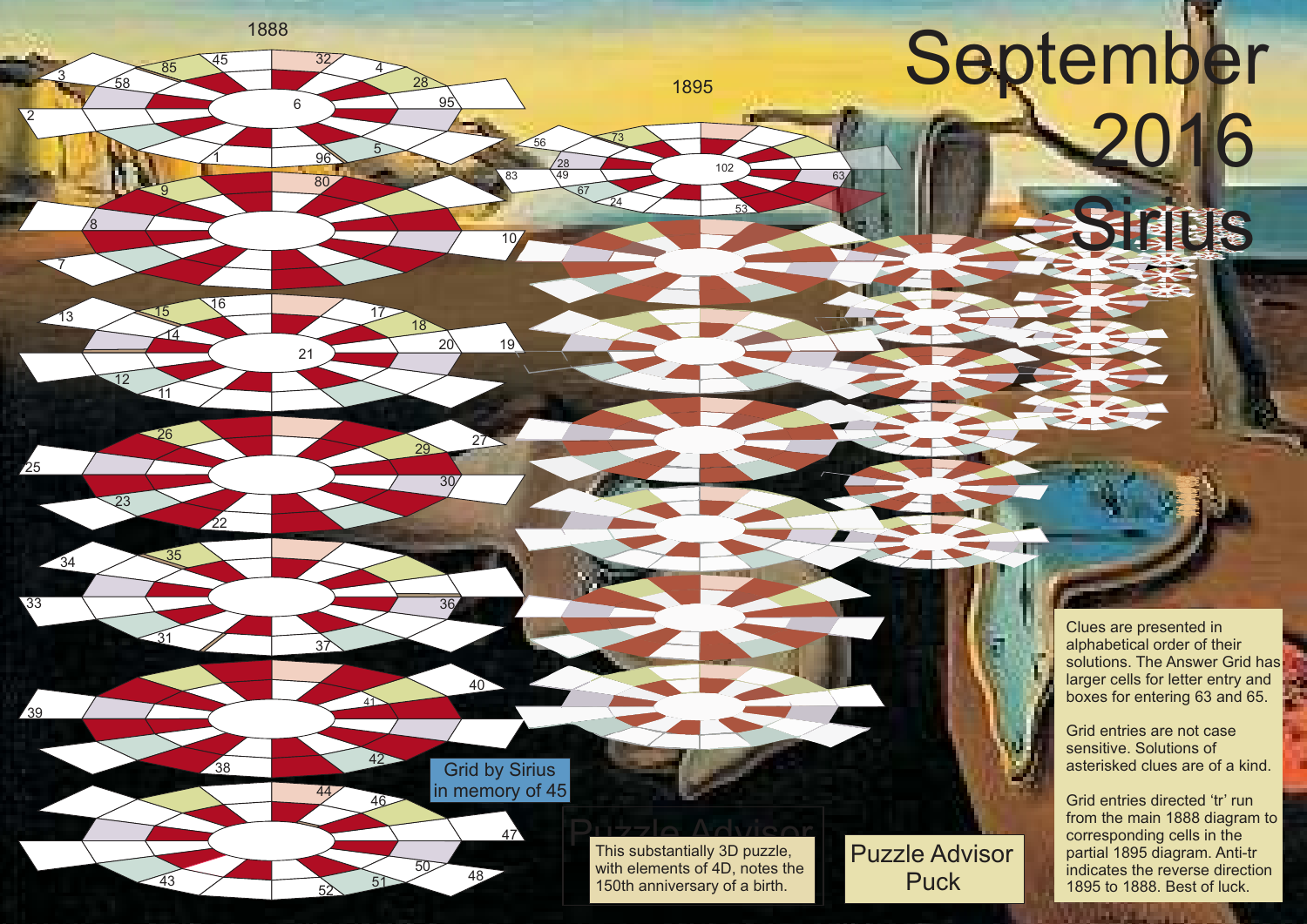| <b>MON</b>                                                                 | <b>TUES</b>                                                         | <b>WED</b>                                                                        | <b>THURS</b>                                                          | <b>FRI</b>                                                                                                         | <b>SAT</b>                                                                         | <b>SUN</b>                                                      |
|----------------------------------------------------------------------------|---------------------------------------------------------------------|-----------------------------------------------------------------------------------|-----------------------------------------------------------------------|--------------------------------------------------------------------------------------------------------------------|------------------------------------------------------------------------------------|-----------------------------------------------------------------|
|                                                                            |                                                                     |                                                                                   | <b>Collins</b><br>1<br>13di<br>Dict.                                  | $\overline{2}$<br>3di                                                                                              | 3<br>16di                                                                          | 4<br>95tr                                                       |
|                                                                            |                                                                     |                                                                                   | Unconfirmed person?<br>Na!<br>What on Earth could<br>that be? (1.1.5) | Challenges electricity<br>bills $(7)$                                                                              | Loath to be ordered.<br>Mind you $\dots$ (5)                                       | To be deduced (2)                                               |
| $ 5 $ 85C                                                                  | 6<br>85tr                                                           | 56anti-tr                                                                         | 8<br>56di                                                             | 9<br>22di                                                                                                          | 10<br>83anti-tr                                                                    | 11<br>27di                                                      |
| Boaters' gas ran out<br>unfortunately (9)                                  | To be deduced (2)                                                   | To be deduced (2)                                                                 | An injection into funny<br>bone can be comic (5)                      | Reported call girl<br>outstanding where balls<br>are concerned (5)                                                 | To be deduced (2)                                                                  | 31 68's discipline - a life<br>of study? On the<br>contrary (7) |
| <b>Collins</b><br>$12$ $_{83di}$<br>Dict.                                  | 3<br>47di                                                           | 14<br>24di                                                                        | 15<br>58tr                                                            | 16<br>96di                                                                                                         | 17<br>30 <sub>up</sub>                                                             | 18<br>96C                                                       |
| I'm no boy floundering in   Risque-looking feature<br>the laws of life (7) | in Australian bird (4-3)                                            | Saint John: "The last<br>shall be first and if<br>anyone can, thou ____ "<br>(5)  | To be deduced (2)                                                     | Stallholders perhaps a<br>little potty from stencil<br>printing (5)                                                | Starts to clean hair off<br>under creamy bun (4)                                   | Terrible boy, stylish<br>clothes (7)                            |
| 19<br>96tr                                                                 | 20 10di                                                             | 21<br>24anti-tr                                                                   | $22_{12up}$                                                           | $\left $ Collins<br>$23$ <sub>7di</sub><br>Dict.                                                                   | 24<br>63anti-tr                                                                    | $25$ 18up                                                       |
| To be deduced (2)                                                          | Bread bringing back<br>problem in teeth (7)                         | To be deduced (2)                                                                 | Sung on Banana Boat<br>to 38? (3)                                     | Mirror paper exploited to<br>provide more efficient<br>programming.<br>(31 68 & Diabetes UK<br>might approve?) (7) | To be deduced (2)                                                                  | Disastrous sewage<br>dispersal device? (3)                      |
| $26$ 32tr                                                                  | $27_{23d}$                                                          | 28 sd                                                                             | 29<br>9di                                                             | $30$ 1d                                                                                                            | 31<br>80up                                                                         | $\sqrt[3]{2}$ 67 anti-tr                                        |
| To be deduced (2)                                                          | Leave queen one on the $ $ applying sticky stuff to<br>throne $(4)$ | Old spiritual leader<br>jumpy AA chappie (6)                                      | Dislike about-turn in<br>attachment to French<br>cuisine (5)          | Frequently spotty youth<br>put hand in fizzy drink<br>blowing off froth (7)                                        | To be deduced (2)                                                                  | To be deduced (2)                                               |
| 33<br>80di                                                                 | 34<br>49anti-tr                                                     | 35<br>2di                                                                         | 36<br>29d                                                             | 37<br>51up-4                                                                                                       | 38<br>33di                                                                         | 39<br>11di                                                      |
| Turn pipe around in<br>home $(5)$                                          | To be deduced (2)                                                   | Not at all fashionable<br>little number - fashion<br>shocking any wino<br>(2,2,3) | The ultimate 50-50 twill<br>(2'2)                                     | Setter has little time for<br>US Burlesque singer (4)                                                              | Model quits act, nervous<br>about being on horse<br>revealing heavenly body<br>(7) | Imagine zip being<br>released (3,2)                             |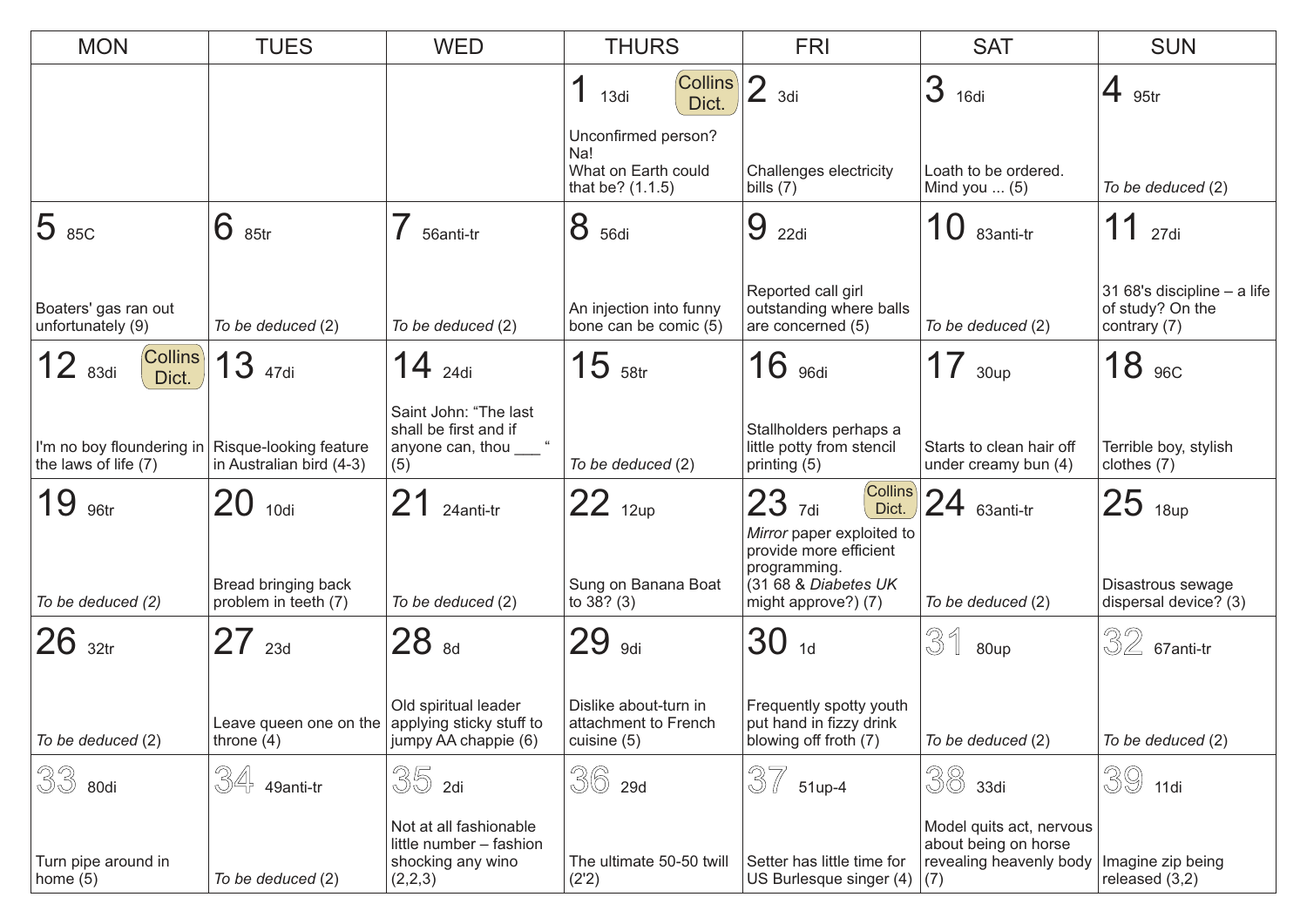| <b>MON</b>                                                                                        | <b>TUES</b>                                                                           | <b>WED</b>                                                                                                    | <b>THURS</b>                                         | <b>FRI</b>                                                                                  | <b>SAT</b>                                                                                                                                                                                                                                                                                                                                                                            | <b>SUN</b>                                        |  |
|---------------------------------------------------------------------------------------------------|---------------------------------------------------------------------------------------|---------------------------------------------------------------------------------------------------------------|------------------------------------------------------|---------------------------------------------------------------------------------------------|---------------------------------------------------------------------------------------------------------------------------------------------------------------------------------------------------------------------------------------------------------------------------------------------------------------------------------------------------------------------------------------|---------------------------------------------------|--|
| 40<br>31di                                                                                        | 41<br>53di                                                                            | $42$ 25di                                                                                                     | $433$ 310                                            | 44<br>28 <sub>tr</sub>                                                                      | 45<br>28anti-tr                                                                                                                                                                                                                                                                                                                                                                       | 46<br>102anti-tr                                  |  |
| Nigella perhaps getting<br>wet $(5)$                                                              | Night flyer drinking<br>nothing but hot gin<br>cocktail for weeks<br>reportedly (5)   | Futuristic troglodyte that<br>might require tug<br>removing iron fragments<br>on motorway (7)                 | 31 68's 50 who spied<br>love beginning to end<br>(5) | To be deduced (2)                                                                           | To be deduced (2)                                                                                                                                                                                                                                                                                                                                                                     | To be deduced (2)                                 |  |
| 47<br>35C                                                                                         | $48$ 4di                                                                              | 49<br>43di-3.48di,41di-3,20C-3,14di-5,<br>48di-4,46di-2                                                       |                                                      | $504$ 44up-5                                                                                | 51<br>36C                                                                                                                                                                                                                                                                                                                                                                             | 52 36d                                            |  |
| 31 68's 50 who wrote<br>racy poem ending in<br>cuddle (6)                                         | Bishop leaves boudoir<br>in confusion having<br>dropped one presenting<br>bouquet (5) | Describing sleepy customer at<br>'While-U-Wait' Cobblers perhaps - before being<br>diddled? (3,4,3,3,3,5,4,2) |                                                      | Hard look around for old<br>companion (5)                                                   | Fresh man head over<br>heels when embraced<br>by Jezebel perhaps (5)                                                                                                                                                                                                                                                                                                                  | Force open nose (3)                               |  |
| 53<br>34di                                                                                        | 54<br>38di                                                                            | 55 45tr                                                                                                       | 56 5d                                                | 57<br>40di                                                                                  | 58 52di                                                                                                                                                                                                                                                                                                                                                                               | 59<br>19di                                        |  |
| 31 68's kind of thinking<br>reportedly that starts<br>underground network(7)                      | Farm managed by<br>church (5)                                                         | To be deduced (2)                                                                                             | Only 3 out of 4 points.<br>Darn! (3)                 | Disparagement that's<br>snarled rudely (7)                                                  | Lance has small fruit (5)                                                                                                                                                                                                                                                                                                                                                             | 36-24-36?<br>Data analyst's slimmed<br>down $(7)$ |  |
| 60<br>73anti-tr                                                                                   | 61<br>20C-3,39di,17C-<br>5,37di*                                                      | 62 20C-3,50C*                                                                                                 | $\circledS$ ?ac, ?d, ?aw?*                           | $\begin{array}{ l } \hline \circ \mathbb{4} & \text{20C-3,6d,17C-2,} \end{array}$<br>50C-7* | 65<br>73C,53C*                                                                                                                                                                                                                                                                                                                                                                        | 66<br>20C-3,15C*                                  |  |
| To be deduced (2)                                                                                 | Romans and Venetians<br>in such a state?<br>(3,7,2,3,5)                               | 31 68's fortyish mother<br>disturbed by parrot<br>(3,7,2,2,5)                                                 | (3,9,3)                                              | 31 68's handy? $(3,7,2,7)$ To be deduced                                                    |                                                                                                                                                                                                                                                                                                                                                                                       | Balls in a tangle?<br>(3,3,2,3,6)                 |  |
| 67<br>42di                                                                                        | 68<br>26di                                                                            | 69<br>15up                                                                                                    | Urban<br><b>26d</b><br>Dictionary                    |                                                                                             | Clues directed 'di' are diametric and run<br>from the number indicated on one side of a dial<br>through the centre to the other side of the dial.                                                                                                                                                                                                                                     |                                                   |  |
| A Victorian night on this<br>heavenly body could<br>mean a lifetime on 31(5) found by George! (5) | Goodness gracious!<br>Healthy spring waters                                           | Scots who open whisky   by Hounslow OS map<br>with laugh (3)                                                  | Gullible newbie taken in<br>(4)                      |                                                                                             | Clues directed 'C' are circular, running from the<br>number around the dial in a clockwise direction.<br>Clues directed 'd' have conventional down<br>solutions. Those directed 'up' start from a number<br>often at the bottom and run upwards.<br>Clues directed 'tr' run from 1888 to 1895 ie on a<br>time line. 'Anti-tr' indicates the reverse direction,<br>going back in time. |                                                   |  |
|                                                                                                   |                                                                                       |                                                                                                               |                                                      |                                                                                             |                                                                                                                                                                                                                                                                                                                                                                                       |                                                   |  |
|                                                                                                   |                                                                                       |                                                                                                               |                                                      |                                                                                             |                                                                                                                                                                                                                                                                                                                                                                                       | Sirius Sep 2016                                   |  |